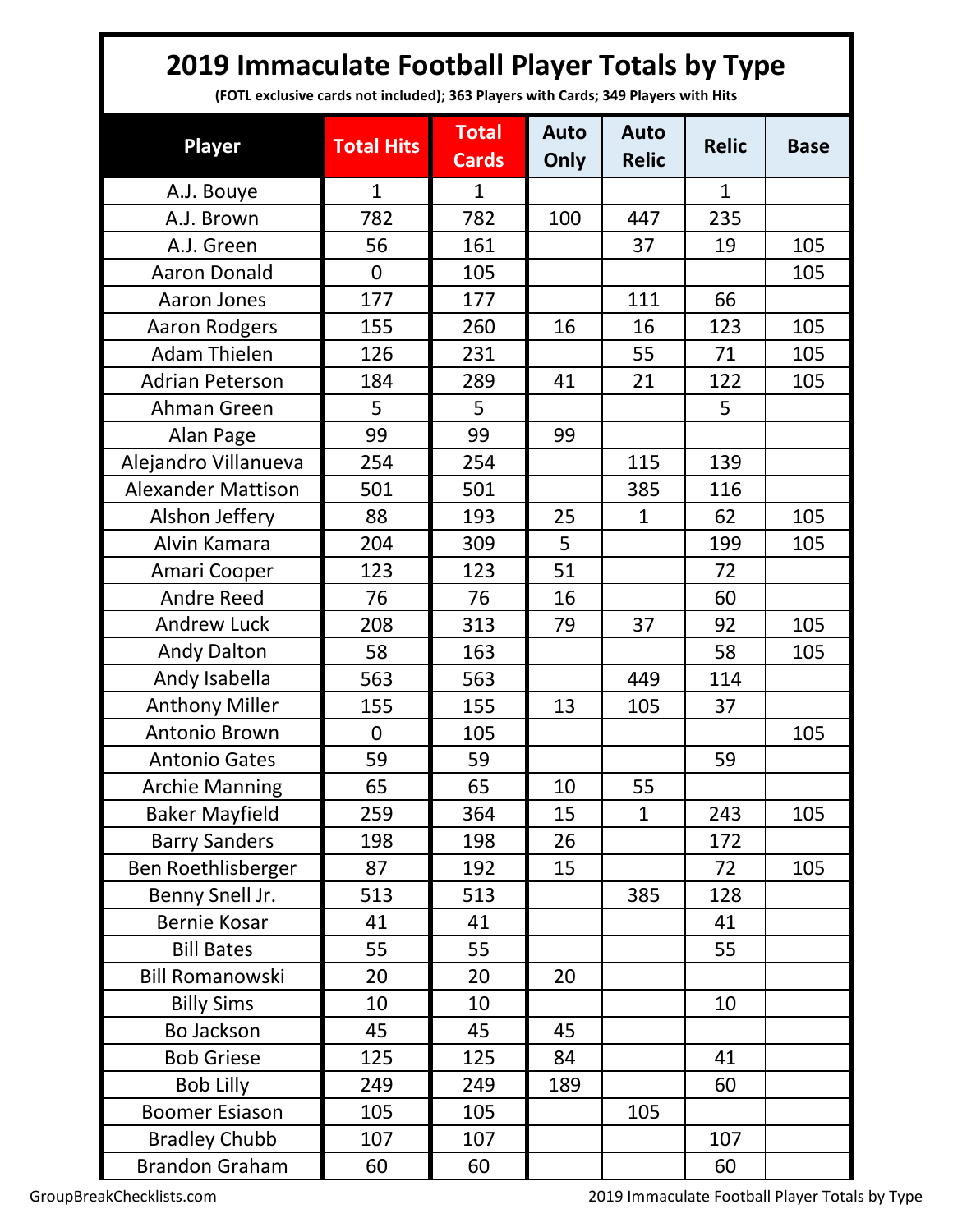| <b>Player</b>              | <b>Total Hits</b> | <b>Total</b> | <b>Auto</b> | <b>Auto</b>  | <b>Relic</b> | <b>Base</b> |
|----------------------------|-------------------|--------------|-------------|--------------|--------------|-------------|
|                            |                   | <b>Cards</b> | Only        | <b>Relic</b> |              |             |
| <b>Brett Favre</b>         | 158               | 263          | 36          |              | 122          | 105         |
| <b>Brett Keisel</b>        | 89                | 89           |             | 89           |              |             |
| <b>Brian Bosworth</b>      | 20                | 20           | 20          |              |              |             |
| <b>Brian Burns</b>         | 125               | 125          | 125         |              |              |             |
| <b>Brian Dawkins</b>       | 93                | 93           | 34          |              | 59           |             |
| <b>Brian Urlacher</b>      | 100               | 205          |             |              | 100          | 105         |
| <b>Brian Westbrook</b>     | 150               | 150          |             | 150          |              |             |
| <b>Bruce Matthews</b>      | 25                | 25           | 25          |              |              |             |
| <b>Bruce Smith</b>         | 115               | 220          | 55          |              | 60           | 105         |
| <b>Bryce Love</b>          | 574               | 574          |             | 384          | 190          |             |
| Calais Campbell            | 168               | 168          | 10          |              | 158          |             |
| Calvin Johnson             | 233               | 338          | 40          |              | 193          | 105         |
| Calvin Ridley              | 270               | 270          |             | 105          | 165          |             |
| <b>Cam Newton</b>          | 9                 | 114          |             |              | 9            | 105         |
| <b>Carson Wentz</b>        | 215               | 320          | 52          | 37           | 126          | 105         |
| <b>Champ Bailey</b>        | 116               | 116          | 20          | 55           | 41           |             |
| <b>Charles Haley</b>       | 5                 | 5            | 5           |              |              |             |
| Charles Woodson            | 85                | 85           |             | 26           | 59           |             |
| Chase Winovich             | 125               | 125          | 125         |              |              |             |
| <b>Chris Carson</b>        | 111               | 216          |             | 111          |              | 105         |
| <b>Chris Doleman</b>       | 165               | 165          | 109         |              | 56           |             |
| Chris Long                 | 144               | 144          | 18          | 61           | 65           |             |
| Chris Spielman             | 218               | 218          |             | 218          |              |             |
| <b>Christian Kirk</b>      | 63                | 63           | 25          |              | 38           |             |
| <b>Christian McCaffrey</b> | 295               | 400          | 42          | 105          | 148          | 105         |
| Christian Okoye            | 166               | 166          |             | 111          | 55           |             |
| Clayton Thorson            | 125               | 125          | 125         |              |              |             |
| <b>Cliff Avril</b>         | 41                | 41           |             |              | 41           |             |
| <b>Clinton Portis</b>      | 60                | 60           |             |              | 60           |             |
| Cooper Kupp                | 149               | 149          | 25          | $\mathbf{1}$ | 123          |             |
| Corey Davis                | 272               | 377          | 67          | 105          | 100          | 105         |
| <b>Courtland Sutton</b>    | 40                | 40           | 25          |              | 15           |             |
| <b>Curley Culp</b>         | 60                | 60           |             | 60           |              |             |
| <b>Curtis Martin</b>       | 66                | 66           |             | 66           |              |             |
| Dak Prescott               | 109               | 214          | 25          | 31           | 53           | 105         |
| <b>Dallas Goedert</b>      | 67                | 67           |             |              | 67           |             |
| <b>Damien Harris</b>       | 627               | 627          |             | 489          | 138          |             |
| Dan Fouts                  | 50                | 50           | 45          |              | 5            |             |
| Dan Hampton                | 85                | 85           | 25          |              | 60           |             |
| Dan Marino                 | 183               | 288          | 37          |              | 146          | 105         |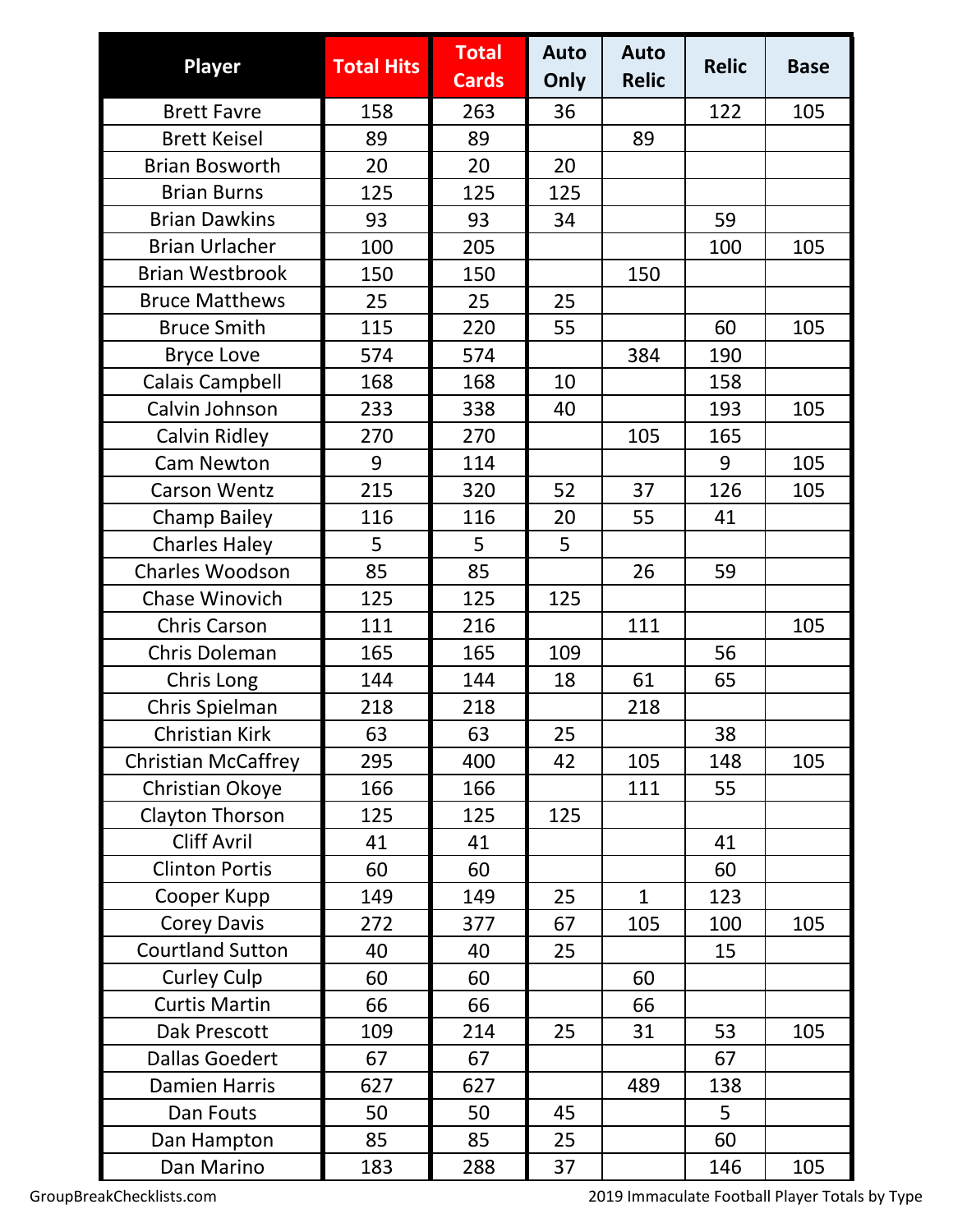| <b>Player</b>            | <b>Total Hits</b> | <b>Total</b><br><b>Cards</b> | <b>Auto</b><br>Only | <b>Auto</b><br><b>Relic</b> | <b>Relic</b> | <b>Base</b> |
|--------------------------|-------------------|------------------------------|---------------------|-----------------------------|--------------|-------------|
| <b>Daniel Jones</b>      | 709               | 709                          | 26                  | 292                         | 391          |             |
| <b>Dante Pettis</b>      | 95                | 95                           | 25                  |                             | 70           |             |
| Darius Leonard           | $\overline{0}$    | 105                          |                     |                             |              | 105         |
| Darius Slayton           | 563               | 563                          |                     | 446                         | 117          |             |
| <b>Darrell Green</b>     | 40                | 40                           |                     |                             | 40           |             |
| Darrell Henderson        | 511               | 511                          |                     | 388                         | 123          |             |
| Daryl Johnston           | 111               | 111                          |                     | 111                         |              |             |
| Davante Adams            | 60                | 165                          |                     |                             | 60           | 105         |
| David Johnson            | $\overline{0}$    | 105                          |                     |                             |              | 105         |
| David Montgomery         | 746               | 746                          | 100                 | 518                         | 128          |             |
| David Njoku              | 60                | 60                           |                     |                             | 60           |             |
| Deandre Baker            | 125               | 125                          | 125                 |                             |              |             |
| <b>DeAndre Hopkins</b>   | 134               | 239                          | 13                  | 61                          | 60           | 105         |
| Deebo Samuel             | 761               | 761                          | 100                 | 505                         | 156          |             |
| <b>Deion Sanders</b>     | 26                | 26                           | 26                  |                             |              |             |
| <b>DeMarcus Lawrence</b> | 91                | 196                          |                     |                             | 91           | 105         |
| Derek Carr               | 68                | 173                          | 30                  | 37                          | $\mathbf{1}$ | 105         |
| <b>Derrick Brooks</b>    | 163               | 163                          | 163                 |                             |              |             |
| <b>Derrick Henry</b>     | 107               | 212                          | 25                  |                             | 82           | 105         |
| <b>Derrius Guice</b>     | 61                | 61                           | 25                  |                             | 36           |             |
| DeSean Jackson           | 25                | 25                           | 25                  |                             |              |             |
| Deshaun Watson           | 66                | 171                          | 17                  | 37                          | 12           | 105         |
| <b>Desmond Howard</b>    | 37                | 37                           |                     | 37                          |              |             |
| DeVante Parker           | 131               | 131                          | 25                  |                             | 106          |             |
| Devin Bush II            | 125               | 125                          | 125                 |                             |              |             |
| Devin Hester             | 95                | 95                           | 35                  |                             | 60           |             |
| Devin Singletary         | 534               | 534                          |                     | 400                         | 134          |             |
| Devin White              | 125               | 125                          | 125                 |                             |              |             |
| Devonta Freeman          | 37                | 37                           | 25                  |                             | 12           |             |
| <b>Dexter Williams</b>   | 125               | 125                          | 125                 |                             |              |             |
| <b>Dick Butkus</b>       | 316               | 316                          | 35                  |                             | 281          |             |
| Diontae Johnson          | 509               | 509                          |                     | 379                         | 130          |             |
| DJ Moore                 | $\mathbf 1$       | $\mathbf{1}$                 |                     |                             | $\mathbf{1}$ |             |
| <b>DK Metcalf</b>        | 671               | 671                          | 100                 | 450                         | 121          |             |
| Don Maynard              | 99                | 99                           | 99                  |                             |              |             |
| Drew Bledsoe             | 72                | 72                           |                     | 60                          | 12           |             |
| <b>Drew Brees</b>        | 202               | 307                          | 61                  | 35                          | 106          | 105         |
| Drew Lock                | 718               | 718                          | 100                 | 439                         | 179          |             |
| Dwayne Haskins           | 679               | 679                          | 26                  | 291                         | 362          |             |
| <b>Dwight Freeney</b>    | 144               | 144                          |                     | 104                         | 40           |             |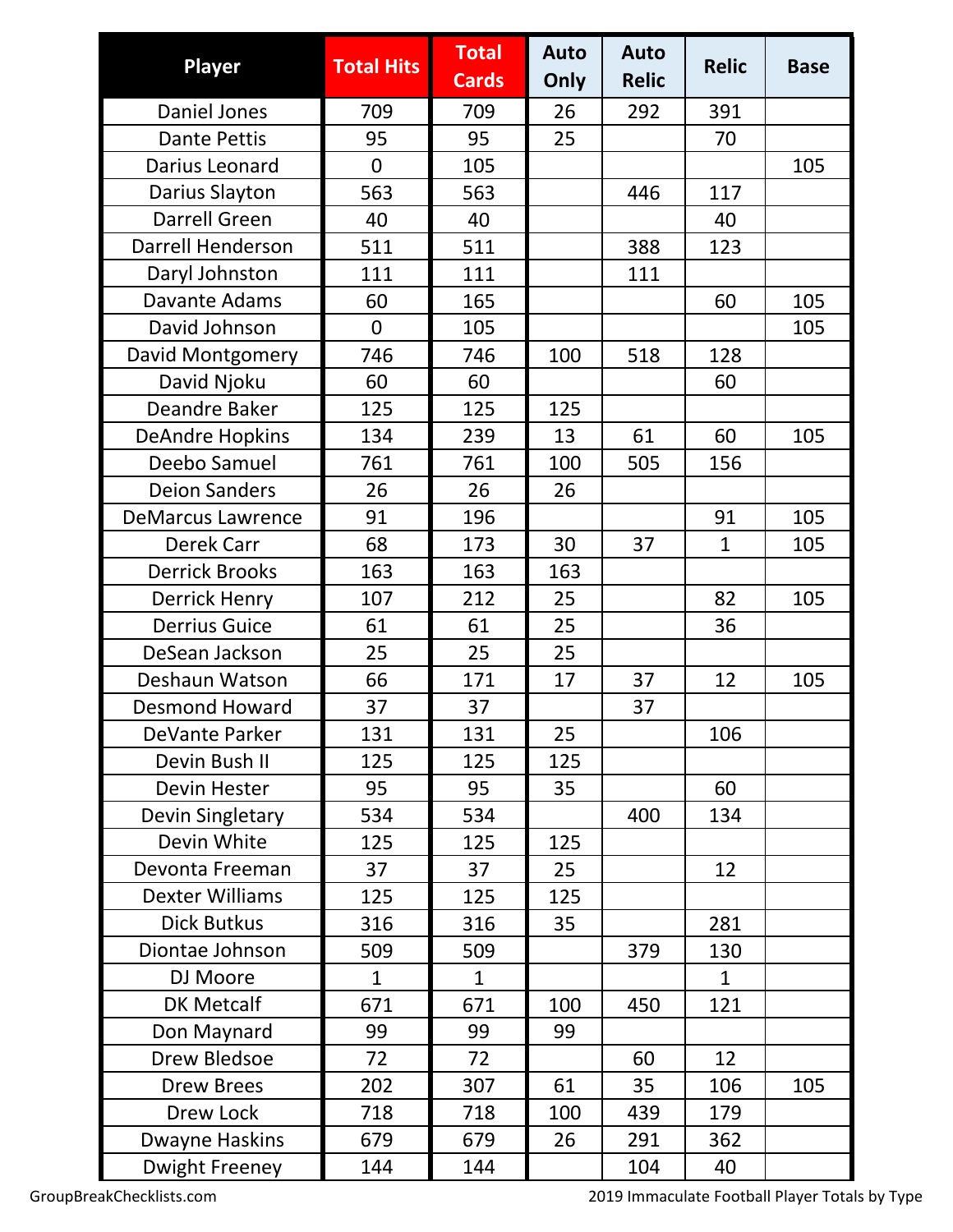| <b>Player</b>            | <b>Total Hits</b> | <b>Total</b><br><b>Cards</b> | <b>Auto</b><br>Only | <b>Auto</b><br><b>Relic</b> | <b>Relic</b> | <b>Base</b> |
|--------------------------|-------------------|------------------------------|---------------------|-----------------------------|--------------|-------------|
| <b>Earl Campbell</b>     | 109               | 109                          | 49                  |                             | 60           |             |
| <b>Easton Stick</b>      | 508               | 508                          |                     | 363                         | 145          |             |
| <b>Ed Oliver</b>         | 125               | 125                          | 125                 |                             |              |             |
| <b>Ed Reed</b>           | 86                | 86                           | 35                  |                             | 51           |             |
| <b>Eddie George</b>      | 59                | 59                           |                     |                             | 59           |             |
| <b>Edgerrin James</b>    | 86                | 86                           | 25                  | 61                          |              |             |
| <b>Eli Manning</b>       | 26                | 131                          | 25                  |                             | $\mathbf{1}$ | 105         |
| <b>Emmitt Smith</b>      | 162               | 162                          | 44                  |                             | 118          |             |
| Eric Dickerson           | 50                | 50                           | 50                  |                             |              |             |
| Evan Engram              | 44                | 44                           | 25                  |                             | 19           |             |
| <b>Ezekiel Elliott</b>   | 143               | 248                          | 31                  | 31                          | 81           | 105         |
| <b>Fletcher Cox</b>      | 260               | 260                          |                     | 105                         | 155          |             |
| <b>Fran Tarkenton</b>    | 112               | 112                          | 52                  |                             | 60           |             |
| <b>Fred Taylor</b>       | 51                | 51                           |                     |                             | 51           |             |
| Gary Jennings Jr.        | 500               | 500                          |                     | 371                         | 129          |             |
| <b>Geno Atkins</b>       | 13                | 13                           | $\overline{7}$      |                             | 6            |             |
| George Kittle            | $\mathbf 0$       | 105                          |                     |                             |              | 105         |
| <b>Greedy Williams</b>   | 125               | 125                          | 125                 |                             |              |             |
| <b>Greg Olsen</b>        | 166               | 166                          |                     | 120                         | 46           |             |
| Hakeem Butler            | 477               | 477                          |                     | 361                         | 116          |             |
| <b>Harrison Phillips</b> | 60                | 60                           |                     |                             | 60           |             |
| Harrison Smith           | 146               | 146                          |                     | 105                         | 41           |             |
| <b>Harry Carson</b>      | 105               | 105                          |                     | 105                         |              |             |
| <b>Heath Miller</b>      | 1                 | 1                            |                     | 1                           |              |             |
| <b>Hines Ward</b>        | 29                | 29                           | 25                  |                             | 4            |             |
| Howie Long               | 63                | 168                          | 8                   | 55                          |              | 105         |
| <b>Hunter Renfrow</b>    | 513               | 513                          |                     | 374                         | 139          |             |
| Ickey Woods              | 105               | 105                          |                     | 105                         |              |             |
| Irv Smith Jr.            | 586               | 586                          |                     | 444                         | 142          |             |
| <b>Isaac Bruce</b>       | 227               | 227                          | 56                  | 166                         | 5            |             |
| J.J. Arcega-Whiteside    | 504               | 504                          |                     | 380                         | 124          |             |
| J.J. Watt                | 52                | 157                          |                     |                             | 52           | 105         |
| <b>Jack Ham</b>          | 4                 | 4                            | 4                   |                             |              |             |
| Jack Lambert             | 17                | 17                           | 17                  |                             |              |             |
| Jadeveon Clowney         | 237               | 237                          | 25                  |                             | 212          |             |
| Jalen Ramsey             | 157               | 262                          | 25                  |                             | 132          | 105         |
| Jamal Adams              | 17                | 122                          | 17                  |                             |              | 105         |
| Jameis Winston           | 46                | 151                          |                     |                             | 46           | 105         |
| James Conner             | 212               | 317                          | 25                  |                             | 187          | 105         |
| James Harrison           | 60                | 60                           |                     |                             | 60           |             |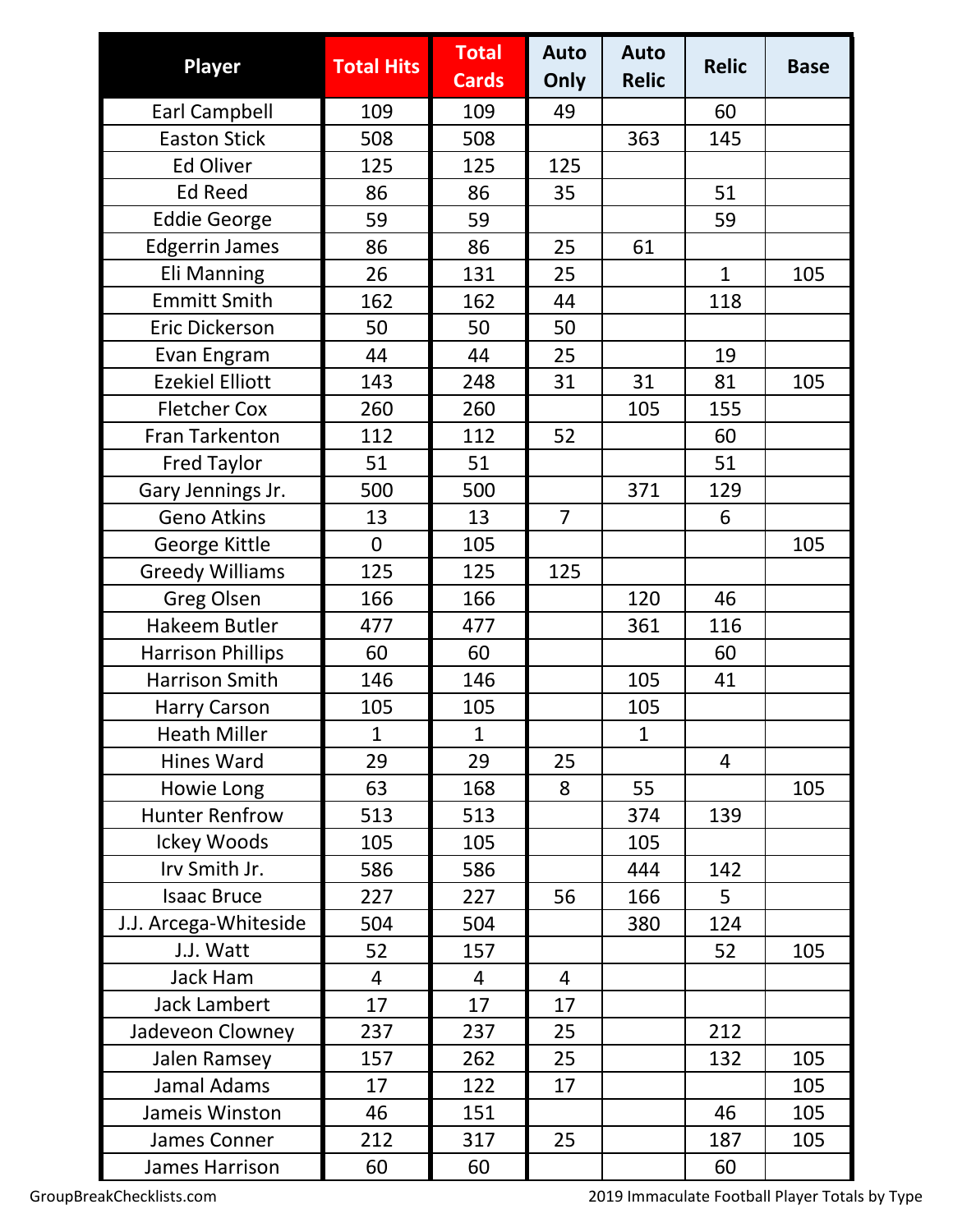| <b>Player</b>       | <b>Total Hits</b> | <b>Total</b><br><b>Cards</b> | <b>Auto</b><br>Only | <b>Auto</b><br><b>Relic</b> | <b>Relic</b> | <b>Base</b> |
|---------------------|-------------------|------------------------------|---------------------|-----------------------------|--------------|-------------|
| James Lofton        | 109               | 109                          | 109                 |                             |              |             |
| James Washington    | 105               | 105                          |                     | 105                         |              |             |
| James White         | 116               | 116                          |                     | 111                         | 5            |             |
| <b>Jared Goff</b>   | 312               | 417                          | 26                  | 31                          | 255          | 105         |
| Jarrett Stidham     | 730               | 730                          | 100                 | 490                         | 140          |             |
| Jason Kelce         | 128               | 128                          |                     |                             | 128          |             |
| <b>Jason Peters</b> | 60                | 60                           |                     |                             | 60           |             |
| Jason Taylor        | 204               | 204                          | 85                  | 100                         | 19           |             |
| Jason Witten        | 269               | 269                          | 55                  |                             | 214          |             |
| Jaylon Smith        | 51                | 51                           |                     |                             | 51           |             |
| Jeremy Shockey      | 165               | 165                          |                     | 105                         | 60           |             |
| Jerome Bettis       | 92                | 92                           | 26                  |                             | 66           |             |
| Jerry Rice          | 206               | 206                          | 53                  | 26                          | 127          |             |
| Jevon Kearse        | 109               | 109                          | 109                 |                             |              |             |
| Jim Brown           | 19                | 19                           | 19                  |                             |              |             |
| Jim Kelly           | 134               | 134                          | 65                  |                             | 69           |             |
| Jim Otto            | 206               | 206                          | 101                 | 105                         |              |             |
| <b>Jim Plunkett</b> | 140               | 140                          |                     | 140                         |              |             |
| Jim Zorn            | 25                | 25                           | 25                  |                             |              |             |
| Jimmy Garoppolo     | $\overline{0}$    | 105                          |                     |                             |              | 105         |
| Jimmy Johnson       | 59                | 59                           |                     |                             | 59           |             |
| Joe Flacco          | $\mathbf 0$       | 105                          |                     |                             |              | 105         |
| Joe Mixon           | 205               | 310                          | 25                  |                             | 180          | 105         |
| Joe Montana         | 292               | 397                          | 39                  | 16                          | 237          | 105         |
| Joe Namath          | 66                | 66                           | 15                  |                             | 51           |             |
| Joe Theismann       | 150               | 150                          | 109                 |                             | 41           |             |
| Joe Thomas          | 152               | 152                          |                     | 105                         | 47           |             |
| Joey Bosa           | 261               | 261                          | 25                  |                             | 236          |             |
| John Elway          | 180               | 180                          | 61                  |                             | 119          |             |
| John Lynch          | 236               | 236                          | 65                  | 105                         | 66           |             |
| John Randle         | 73                | 73                           | 73                  |                             |              |             |
| John Riggins        | 136               | 136                          |                     | 31                          | 105          |             |
| Johnathan Abram     | 125               | 125                          | 125                 |                             |              |             |
| Johnny Unitas       | 20                | 20                           |                     |                             | 20           |             |
| Jordan Reed         | 157               | 157                          |                     | 111                         | 46           |             |
| Jordan Scarlett     | 125               | 125                          | 125                 |                             |              |             |
| <b>Josh Allen</b>   | 234               | 339                          | 50                  |                             | 184          | 105         |
| Josh Jacobs         | 977               | 977                          | 100                 | 464                         | 413          |             |
| <b>Josh Norman</b>  | 0                 | 105                          |                     |                             |              | 105         |
| Josh Oliver         | 125               | 125                          | 125                 |                             |              |             |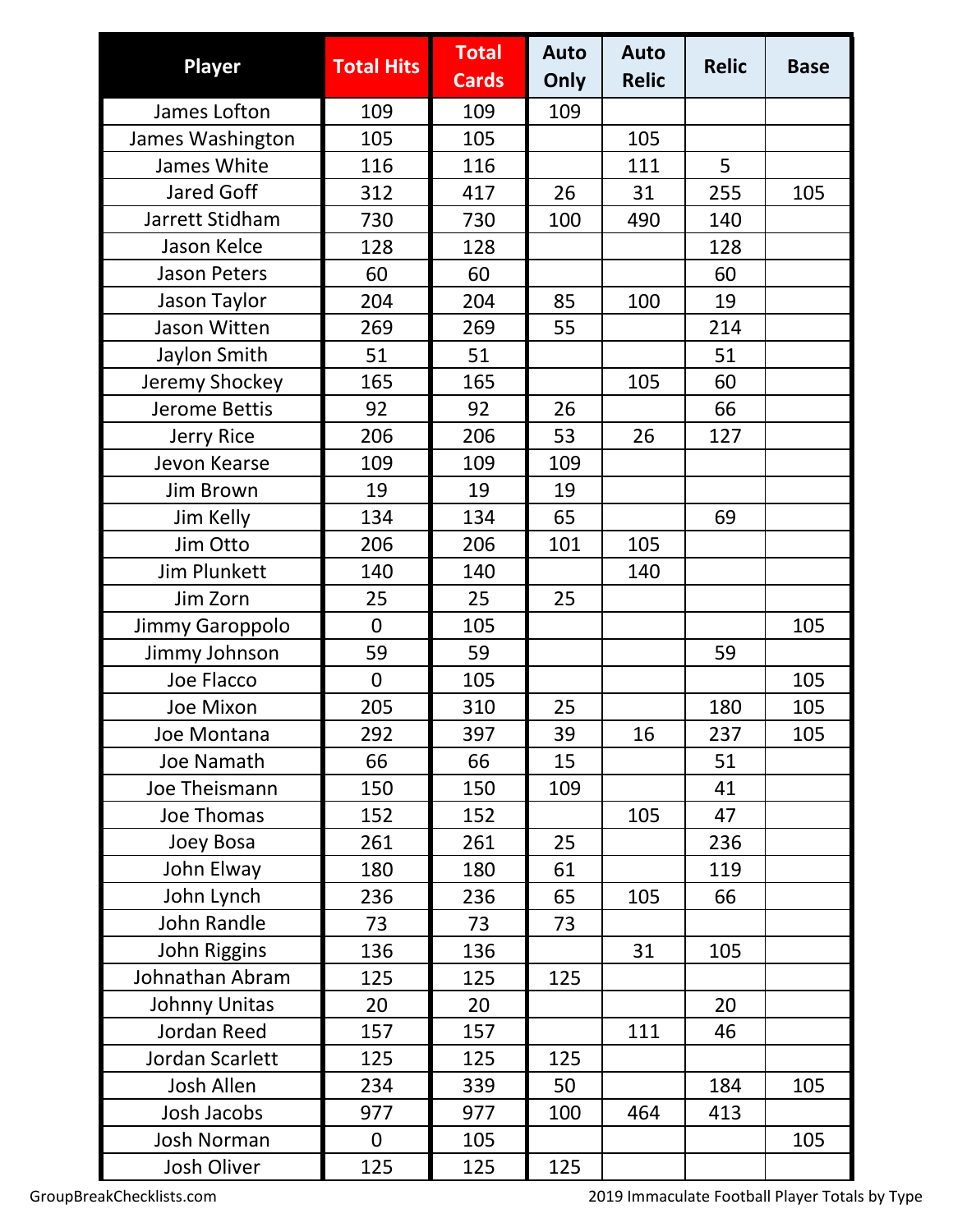| <b>Player</b>              | <b>Total Hits</b> | <b>Total</b><br><b>Cards</b> | <b>Auto</b><br>Only | <b>Auto</b><br><b>Relic</b> | <b>Relic</b> | <b>Base</b> |
|----------------------------|-------------------|------------------------------|---------------------|-----------------------------|--------------|-------------|
| Josh Rosen                 | $\overline{0}$    | 105                          |                     |                             |              | 105         |
| <b>JuJu Smith-Schuster</b> | 306               | 411                          | 50                  | 105                         | 151          | 105         |
| Julian Edelman             | $\overline{0}$    | 105                          |                     |                             |              | 105         |
| Julio Jones                | 176               | 281                          |                     |                             | 176          | 105         |
| <b>Julius Peppers</b>      | 117               | 117                          | 76                  |                             | 41           |             |
| <b>Justice Hill</b>        | 517               | 517                          |                     | 404                         | 113          |             |
| <b>Justin Tucker</b>       | 50                | 155                          | 50                  |                             |              | 105         |
| Kam Chancellor             | 57                | 57                           |                     |                             | 57           |             |
| Keenan Allen               | 106               | 211                          |                     |                             | 106          | 105         |
| Keith Byars                | 109               | 109                          | 109                 |                             |              |             |
| <b>Keke Coutee</b>         | 41                | 41                           |                     |                             | 41           |             |
| Kelvin Harmon              | 125               | 125                          | 125                 |                             |              |             |
| Kenny Golladay             | 111               | 111                          |                     | 111                         |              |             |
| <b>Kenny Stills</b>        | 116               | 116                          | 25                  |                             | 91           |             |
| Kenyan Drake               | 156               | 261                          | 68                  |                             | 88           | 105         |
| Kerryon Johnson            | 376               | 481                          | 125                 | 111                         | 140          | 105         |
| <b>Kevin Greene</b>        | 10                | 10                           | 10                  |                             |              |             |
| Keyshawn Johnson           | 194               | 194                          |                     | 105                         | 89           |             |
| <b>Khalil Mack</b>         | 128               | 233                          | 15                  |                             | 113          | 105         |
| <b>Kiko Alonso</b>         | 49                | 49                           | 25                  |                             | 24           |             |
| <b>Kirk Cousins</b>        | 76                | 181                          |                     | 75                          | $\mathbf{1}$ | 105         |
| <b>Kurt Warner</b>         | 40                | 145                          | 31                  |                             | 9            | 105         |
| Kyle Long                  | 61                | 61                           |                     |                             | 61           |             |
| Kyle Rudolph               | 49                | 49                           |                     | $\mathbf{1}$                | 48           |             |
| <b>Kyler Murray</b>        | 703               | 703                          | 31                  | 285                         | 387          |             |
| LaDainian Tomlinson        | 181               | 181                          | 111                 |                             | 70           |             |
| Lamar Jackson              | 243               | 348                          | 51                  |                             | 192          | 105         |
| Lance Alworth              | 5                 | 5                            | 5                   |                             |              |             |
| Larry Fitzgerald           | 123               | 228                          |                     |                             | 123          | 105         |
| Lawrence Taylor            | 236               | 236                          | 85                  | 35                          | 116          |             |
| Leighton Vander Esch       | 20                | 20                           | 20                  |                             |              |             |
| Len Dawson                 | 149               | 149                          | 25                  | 118                         | 6            |             |
| <b>Leonard Fournette</b>   | 51                | 51                           |                     |                             | 51           |             |
| LeSean McCoy               | 117               | 222                          |                     |                             | 117          | 105         |
| Le'Veon Bell               | $\mathbf{1}$      | 106                          |                     |                             | $\mathbf{1}$ | 105         |
| Luke Kuechly               | 160               | 265                          | 25                  | 55                          | 80           | 105         |
| <b>Marcus Allen</b>        | 11                | 11                           | 10                  | $\mathbf{1}$                |              |             |
| <b>Marcus Mariota</b>      | 102               | 207                          | 10                  | 38                          | 54           | 105         |
| <b>Mark Clayton</b>        | 10                | 10                           | 10                  |                             |              |             |
| Mark Gastineau             | 284               | 284                          |                     | 224                         | 60           |             |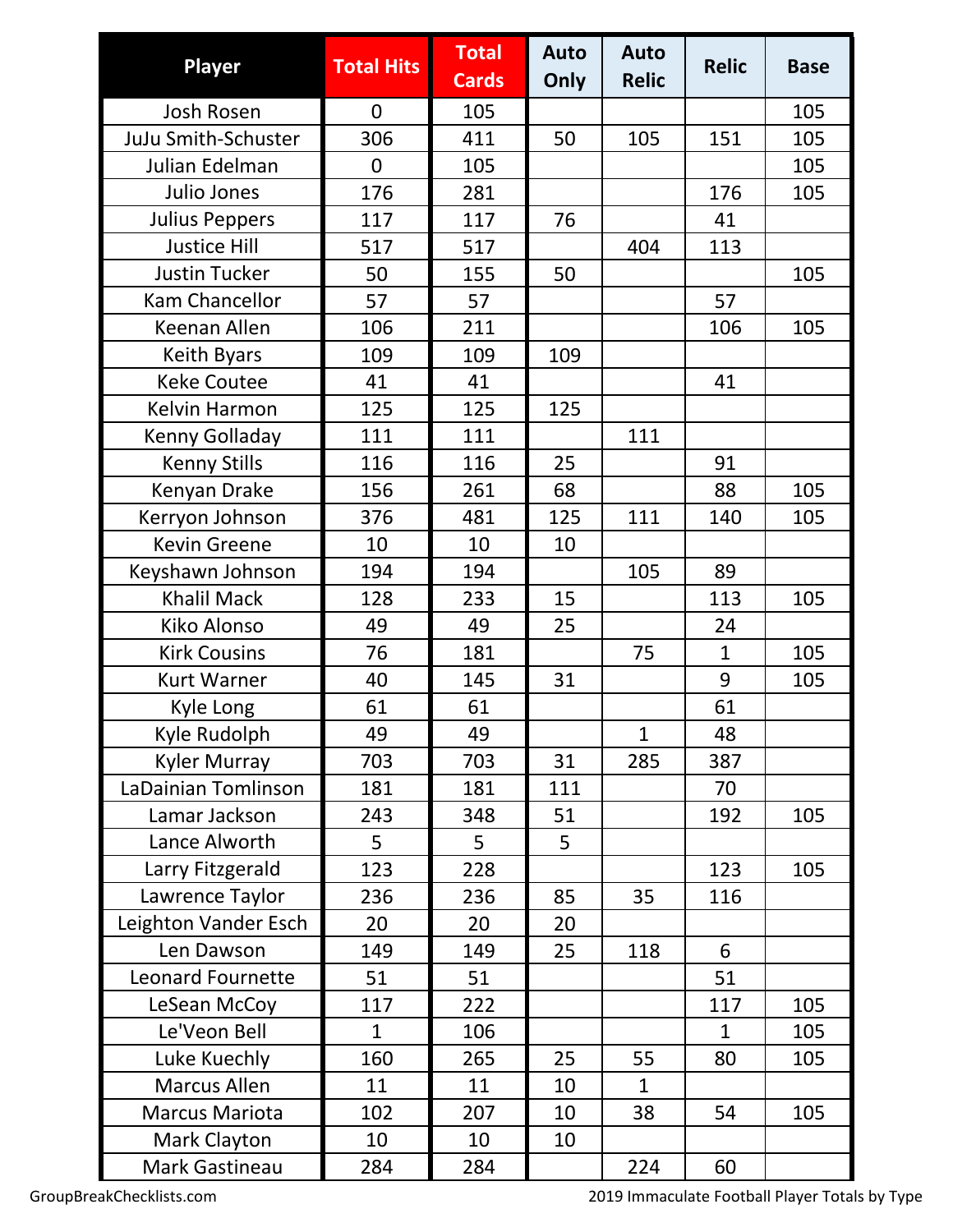| <b>Player</b>           | <b>Total Hits</b> | <b>Total</b><br><b>Cards</b> | <b>Auto</b><br>Only | <b>Auto</b><br><b>Relic</b> | <b>Relic</b>   | <b>Base</b> |
|-------------------------|-------------------|------------------------------|---------------------|-----------------------------|----------------|-------------|
| Mark Rypien             | 109               | 109                          | 109                 |                             |                |             |
| <b>Marlon Mack</b>      | 111               | 111                          | 25                  |                             | 86             |             |
| Marquise Brown          | 934               | 934                          | 100                 | 451                         | 383            |             |
| <b>Marshall Faulk</b>   | 95                | 95                           | 6                   |                             | 89             |             |
| Marshawn Lynch          | 109               | 109                          | 36                  | 17                          | 56             |             |
| Marvin Jones Jr.        | 26                | 26                           |                     |                             | 26             |             |
| <b>Mason Crosby</b>     | 41                | 41                           |                     |                             | 41             |             |
| Matt Ryan               | 91                | 196                          | 11                  | 31                          | 49             | 105         |
| <b>Matthew Stafford</b> | 37                | 142                          | 26                  |                             | 11             | 105         |
| Mecole Hardman Jr.      | 818               | 818                          | 100                 | 503                         | 215            |             |
| Melvin Gordon III       | 270               | 375                          | 40                  | 61                          | 169            | 105         |
| <b>Merton Hanks</b>     | 109               | 109                          | 109                 |                             |                |             |
| Micah Hyde              | 60                | 60                           |                     |                             | 60             |             |
| Michael Gallup          | 126               | 126                          |                     |                             | 126            |             |
| Michael Irvin           | 110               | 110                          |                     |                             | 110            |             |
| Michael Strahan         | 67                | 172                          |                     |                             | 67             | 105         |
| <b>Michael Thomas</b>   | 83                | 188                          | 17                  |                             | 66             | 105         |
| <b>Michael Vick</b>     | 178               | 283                          | 50                  | 125                         | 3              | 105         |
| <b>Mike Alstott</b>     | 74                | 179                          | 25                  |                             | 49             | 105         |
| Mike Ditka              | 5                 | 5                            | 5                   |                             |                |             |
| <b>Mike Evans</b>       | 52                | 157                          |                     | 37                          | 15             | 105         |
| Mike Singletary         | 270               | 270                          | 35                  | 55                          | 180            |             |
| Mike Williams           | 51                | 51                           | 25                  |                             | 26             |             |
| Miles Boykin            | 555               | 555                          |                     | 440                         | 115            |             |
| <b>Miles Sanders</b>    | 734               | 734                          | 100                 | 512                         | 122            |             |
| Minkah Fitzpatrick      | 35                | 35                           | 25                  |                             | 10             |             |
| Mitchell Trubisky       | 168               | 273                          | 73                  | 37                          | 58             | 105         |
| <b>Mohamed Sanu</b>     | 152               | 152                          |                     | 111                         | 41             |             |
| Morten Andersen         | 134               | 134                          | 25                  | 105                         | $\overline{4}$ |             |
| <b>Myles Garrett</b>    | 144               | 249                          |                     |                             | 144            | 105         |
| <b>Myles Gaskin</b>     | 125               | 125                          | 125                 |                             |                |             |
| Nelson Agholor          | 51                | 51                           |                     |                             | 51             |             |
| Nick Bosa               | 959               | 959                          | 100                 | 533                         | 326            |             |
| Nick Chubb              | 363               | 363                          | 25                  | 111                         | 227            |             |
| <b>Nick Foles</b>       | 0                 | 105                          |                     |                             |                | 105         |
| N'Keal Harry            | 875               | 875                          | 100                 | 487                         | 288            |             |
| Noah Fant               | 597               | 597                          |                     | 448                         | 149            |             |
| <b>Nyheim Hines</b>     | 41                | 41                           |                     |                             | 41             |             |
| Odell Beckham Jr.       | $\overline{1}$    | 106                          |                     |                             | $\mathbf{1}$   | 105         |
| Ozzie Newsome           | 184               | 184                          | 124                 |                             | 60             |             |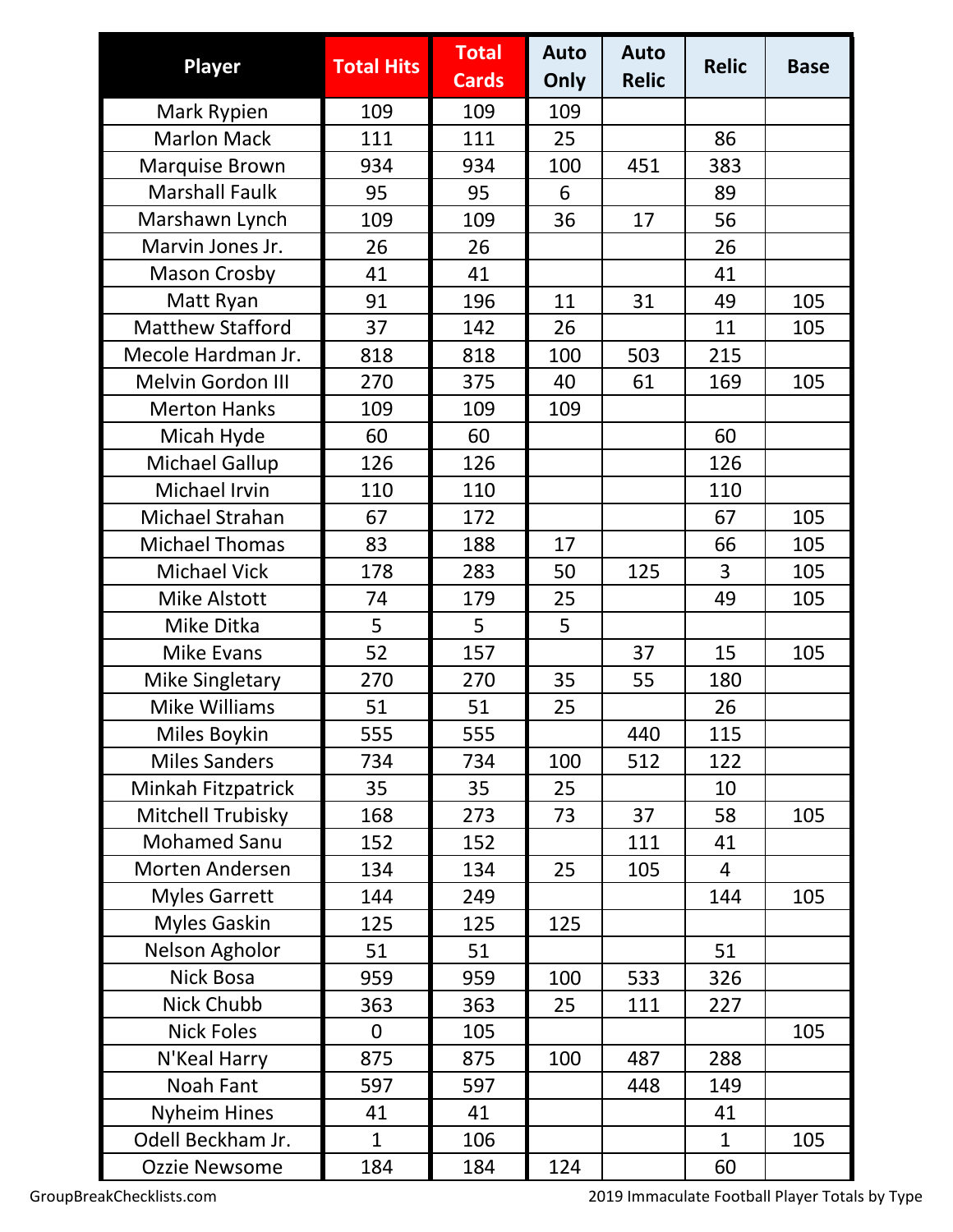| Player                    | <b>Total Hits</b> | <b>Total</b><br><b>Cards</b> | <b>Auto</b><br>Only | <b>Auto</b><br><b>Relic</b> | <b>Relic</b> | <b>Base</b> |
|---------------------------|-------------------|------------------------------|---------------------|-----------------------------|--------------|-------------|
| Parris Campbell           | 752               | 752                          |                     | 501                         | 251          |             |
| Pat McAfee                | 8                 | 8                            |                     |                             | 8            |             |
| <b>Patrick Mahomes II</b> | 348               | 453                          | 96                  | 55                          | 197          | 105         |
| <b>Patrick Willis</b>     | 157               | 157                          |                     | 110                         | 47           |             |
| Paul Krause               | 140               | 140                          | 140                 |                             |              |             |
| <b>Peyton Manning</b>     | 359               | 464                          | 65                  |                             | 294          | 105         |
| <b>Philip Rivers</b>      | 79                | 184                          |                     |                             | 79           | 105         |
| Phillip Lindsay           | $\overline{0}$    | 105                          |                     |                             |              | 105         |
| Randall Cunningham        | 70                | 70                           | 10                  | 60                          |              |             |
| <b>Randall McDaniel</b>   | 12                | 12                           | 12                  |                             |              |             |
| <b>Randy Moss</b>         | 172               | 277                          | 65                  |                             | 107          | 105         |
| Randy White               | 59                | 59                           | 59                  |                             |              |             |
| <b>Rashaad Penny</b>      | 64                | 64                           | 25                  |                             | 39           |             |
| Rashan Gary               | 125               | 125                          | 125                 |                             |              |             |
| Ray Lewis                 | 329               | 434                          | 68                  | 36                          | 225          | 105         |
| Reggie Wayne              | 55                | 55                           |                     | 55                          |              |             |
| Reggie White              | 121               | 226                          |                     |                             | 121          | 105         |
| <b>Rich Gannon</b>        | 41                | 41                           |                     |                             | 41           |             |
| <b>Richard Sherman</b>    | 67                | 172                          | 25                  |                             | 42           | 105         |
| <b>Ricky Williams</b>     | 60                | 60                           |                     |                             | 60           |             |
| <b>Riley Ridley</b>       | 564               | 564                          |                     | 448                         | 116          |             |
| Rob Gronkowski            | 357               | 462                          | 63                  | 81                          | 213          | 105         |
| Robby Anderson            | 127               | 127                          | 6                   | 111                         | 10           |             |
| Robert Woods              | 47                | 47                           |                     |                             | 47           |             |
| Rod Woodson               | 200               | 200                          | 28                  | 105                         | 67           |             |
| Rodney Anderson           | 26                | 26                           | 26                  |                             |              |             |
| <b>Rodney Harrison</b>    | 15                | 15                           | 15                  |                             |              |             |
| <b>Roger Craig</b>        | 67                | 67                           | 8                   |                             | 59           |             |
| Roger Staubach            | 50                | 50                           | 20                  | 30                          |              |             |
| Ronde Barber              | 95                | 95                           | 95                  |                             |              |             |
| <b>Russell Wilson</b>     | 132               | 237                          | 5                   | 45                          | 82           | 105         |
| <b>Ryan Finley</b>        | 648               | 648                          |                     | 491                         | 157          |             |
| Ryan Kerrigan             | 257               | 362                          |                     | 105                         | 152          | 105         |
| Sam Darnold               | 214               | 319                          | 43                  |                             | 171          | 105         |
| Sammy Watkins             | 42                | 42                           | 25                  |                             | 17           |             |
| Saquon Barkley            | 198               | 303                          | 76                  |                             | 122          | 105         |
| Sebastian Janikowski      | 40                | 40                           |                     | 40                          |              |             |
| <b>Shaun Alexander</b>    | 59                | 59                           | 59                  |                             |              |             |
| Sony Michel               | 320               | 425                          | 25                  | 105                         | 190          | 105         |
| <b>Stefon Diggs</b>       | 138               | 138                          | 25                  |                             | 113          |             |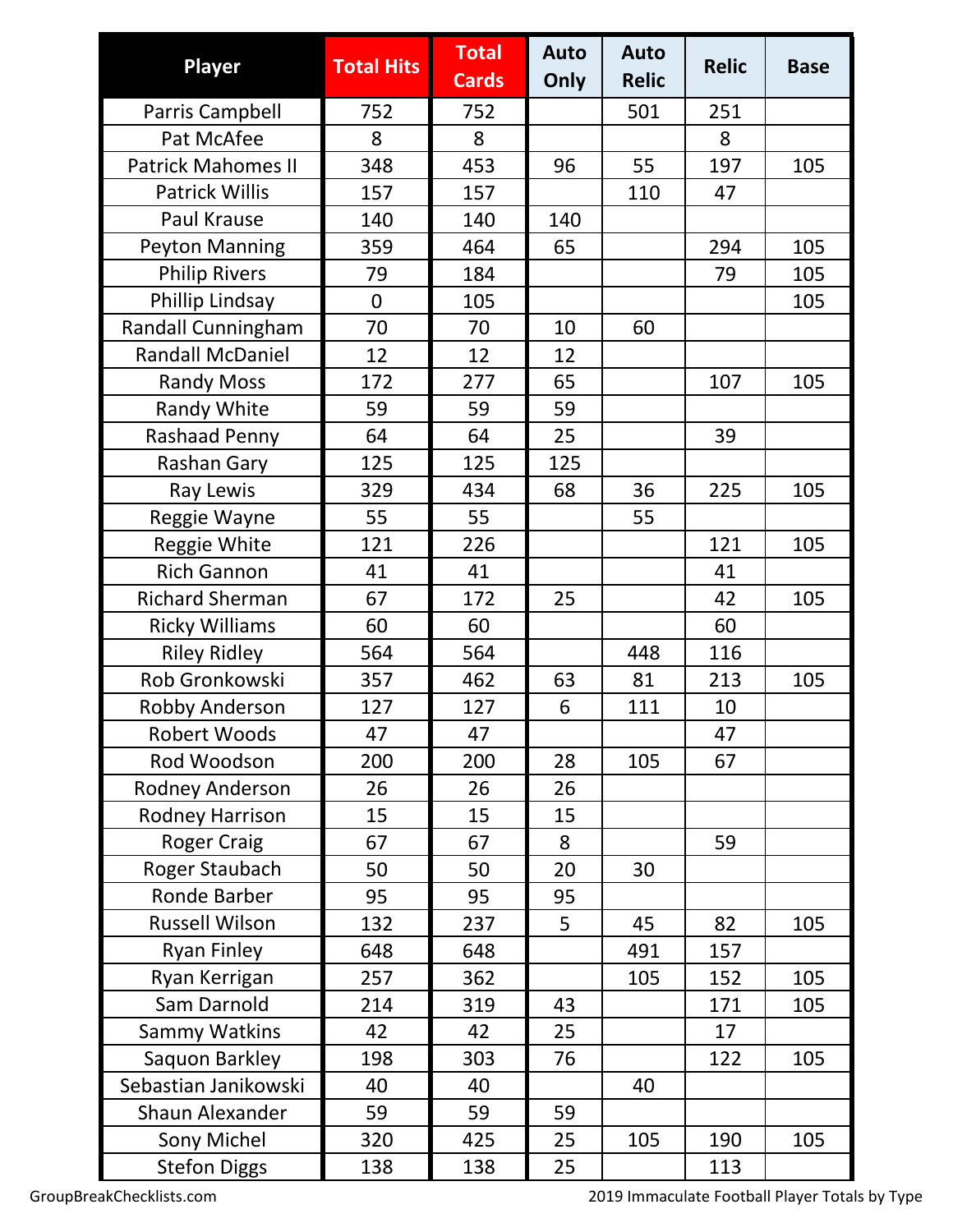| <b>Player</b>            | <b>Total Hits</b> | <b>Total</b><br><b>Cards</b> | <b>Auto</b><br>Only | <b>Auto</b><br><b>Relic</b> | <b>Relic</b> | <b>Base</b> |
|--------------------------|-------------------|------------------------------|---------------------|-----------------------------|--------------|-------------|
| <b>Steve Atwater</b>     | 8                 | 8                            | 8                   |                             |              |             |
| <b>Steve Grogan</b>      | 25                | 25                           | 25                  |                             |              |             |
| <b>Steve Largent</b>     | 251               | 251                          | 64                  | 55                          | 132          |             |
| <b>Steve Young</b>       | 215               | 215                          | 3                   | 37                          | 175          |             |
| Steven Jackson           | 163               | 163                          |                     | 55                          | 108          |             |
| T.J. Hockenson           | 747               | 747                          |                     | 574                         | 173          |             |
| T.J. Watt                | 101               | 101                          |                     |                             | 101          |             |
| T.Y. Hilton              | 14                | 14                           |                     |                             | 14           |             |
| <b>Tarik Cohen</b>       | 21                | 126                          | 20                  | $\mathbf{1}$                |              | 105         |
| <b>Ted Hendricks</b>     | $\overline{4}$    | $\overline{4}$               | 4                   |                             |              |             |
| <b>Tedy Bruschi</b>      | 139               | 139                          | 18                  | 61                          | 60           |             |
| <b>Terrell Davis</b>     | 69                | 69                           | 10                  |                             | 59           |             |
| <b>Terrell Suggs</b>     | 60                | 60                           |                     |                             | 60           |             |
| <b>Terry Bradshaw</b>    | 64                | 169                          | $\overline{4}$      |                             | 60           | 105         |
| <b>Terry McLaurin</b>    | 510               | 510                          |                     | 377                         | 133          |             |
| <b>Tevin Coleman</b>     | 6                 | 6                            |                     |                             | 6            |             |
| <b>Thurman Thomas</b>    | 197               | 197                          | 70                  | 61                          | 66           |             |
| Tiki Barber              | 74                | 74                           | 74                  |                             |              |             |
| <b>Tim Brown</b>         | 233               | 233                          | 26                  | 60                          | 147          |             |
| <b>Todd Gurley II</b>    | $\mathbf 0$       | 105                          |                     |                             |              | 105         |
| <b>Tom Brady</b>         | 205               | 310                          | 33                  |                             | 172          | 105         |
| <b>Tony Dorsett</b>      | 60                | 60                           |                     |                             | 60           |             |
| <b>Tony Gonzalez</b>     | 120               | 225                          |                     |                             | 120          | 105         |
| <b>Tony Pollard</b>      | 528               | 528                          |                     | 396                         | 132          |             |
| <b>Tony Romo</b>         | 40                | 40                           | 40                  |                             |              |             |
| <b>Torry Holt</b>        | 82                | 82                           |                     |                             | 82           |             |
| <b>Trace McSorley</b>    | 125               | 125                          | 125                 |                             |              |             |
| <b>Travis Homer</b>      | 125               | 125                          | 125                 |                             |              |             |
| <b>Travis Kelce</b>      | 213               | 318                          | 13                  | 111                         | 89           | 105         |
| Trayveon Williams        | 125               | 125                          | 125                 |                             |              |             |
| <b>Tre'Davious White</b> | 60                | 60                           |                     |                             | 60           |             |
| Tre'Quan Smith           | 83                | 83                           | 25                  |                             | 58           |             |
| <b>Troy Aikman</b>       | 141               | 141                          | 13                  |                             | 128          |             |
| Ty Law                   | 73                | 73                           | 18                  | 55                          |              |             |
| <b>Tyler Boyd</b>        | 60                | 60                           |                     |                             | 60           |             |
| <b>Tyler Lockett</b>     | 227               | 332                          | 25                  |                             | 202          | 105         |
| <b>Tyreek Hill</b>       | 37                | 37                           |                     | 37                          |              |             |
| Von Miller               | 110               | 215                          |                     |                             | 110          | 105         |
| <b>Walter Payton</b>     | 59                | 59                           |                     |                             | 59           |             |
| <b>Warren Moon</b>       | 94                | 94                           | 34                  | 60                          |              |             |